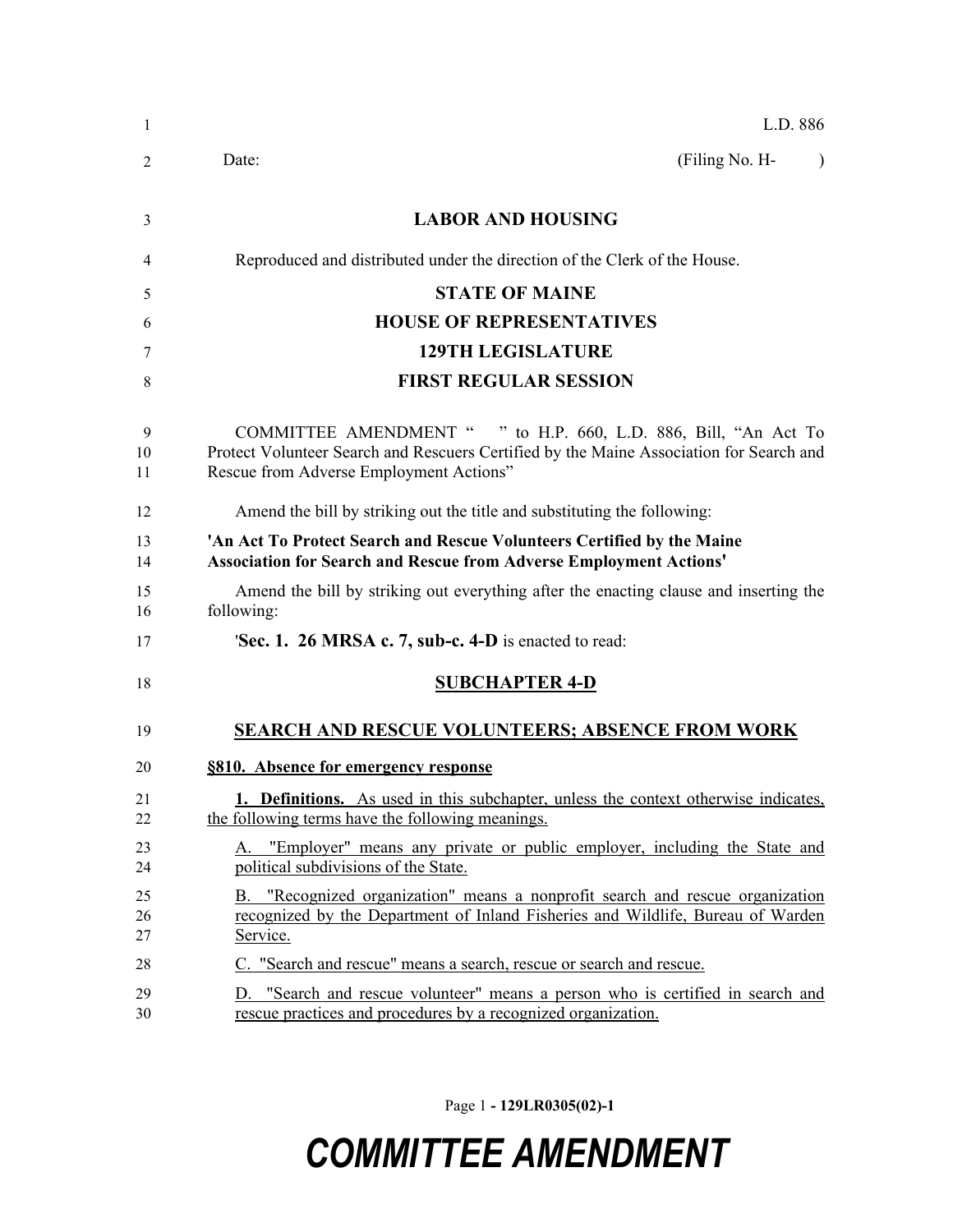**2. Prohibition against discharge or disciplinary action.** An employer may not discharge or take any other disciplinary action against or otherwise discriminate against an employee because of the employee's failure to report for work at the beginning of the employee's regular working hours or the employee's absence during the employee's regular working hours if the employee's failure to report or absence was because the employee was responding to a search and rescue operation requested by a law enforcement agency in the employee's capacity as a search and rescue volunteer and the employee reported for work as soon as reasonably possible after being released from the search and rescue operation. An employer may charge the lost time against the employee's regular pay or against the employee's available leave time. This subsection does not apply to the absence of an employee if the employee has been designated as essential by the employer pursuant to subsection 6.

 **3. Notification; verification.** An employee responding as a search and rescue volunteer to a search and rescue operation, the employee's designee or the search and rescue operation supervisor shall make every effort to immediately notify the employer that the employee may be late arriving to work or absent from work as a result of responding to a search and rescue operation requested by a law enforcement agency prior to or during the employee's regular working hours. At the request of an employer, an employee losing work time as provided in subsection 2 shall provide the employer with a statement from the official in charge of the recognized organization, the official's designee or a law enforcement official responsible for the search and rescue operation verifying that the employee was responding to a search and rescue operation and specifying the date and time of release from the operation.

 **4. Enforcement; penalty for violation.** If an employer has violated subsection 2, the employee may bring an action in Superior Court in the county in which the employee resides or in the county in which the employer's place of business is located. The action must be brought within one year of the date of the alleged violation. If the court finds that the employer violated subsection 2 and if the employee so requests, the court shall order the employer to reinstate the employee in the employee's former position without reduction of pay, seniority or other benefits. The court also shall order any other appropriate remedy necessary to return the employee to the position the employee would have been in had the employer not violated subsection 2, including payment of back pay and reinstatement of any other benefits lost during the period in which the discharge or disciplinary action was in effect.

 **5. Individual agreements.** This section does not apply if the employer and the employee have entered into a written agreement, signed by the employer and the employee, that governs procedures to be followed when the employee is called to respond to a search and rescue operation as a search and rescue volunteer.

 **6. Designation as essential.** Upon receiving notice of an employee's search and rescue volunteer status, an employer may designate the employee essential to the employer's operations if the absence of the employee would cause significant disruption of the employer's business. This designation must be made in writing and signed by both the employee and the employer.

 **7. Information to be filed by the employee with the employer.** This section applies only if:

Page 2 **- 129LR0305(02)-1**

## *COMMITTEE AMENDMENT*